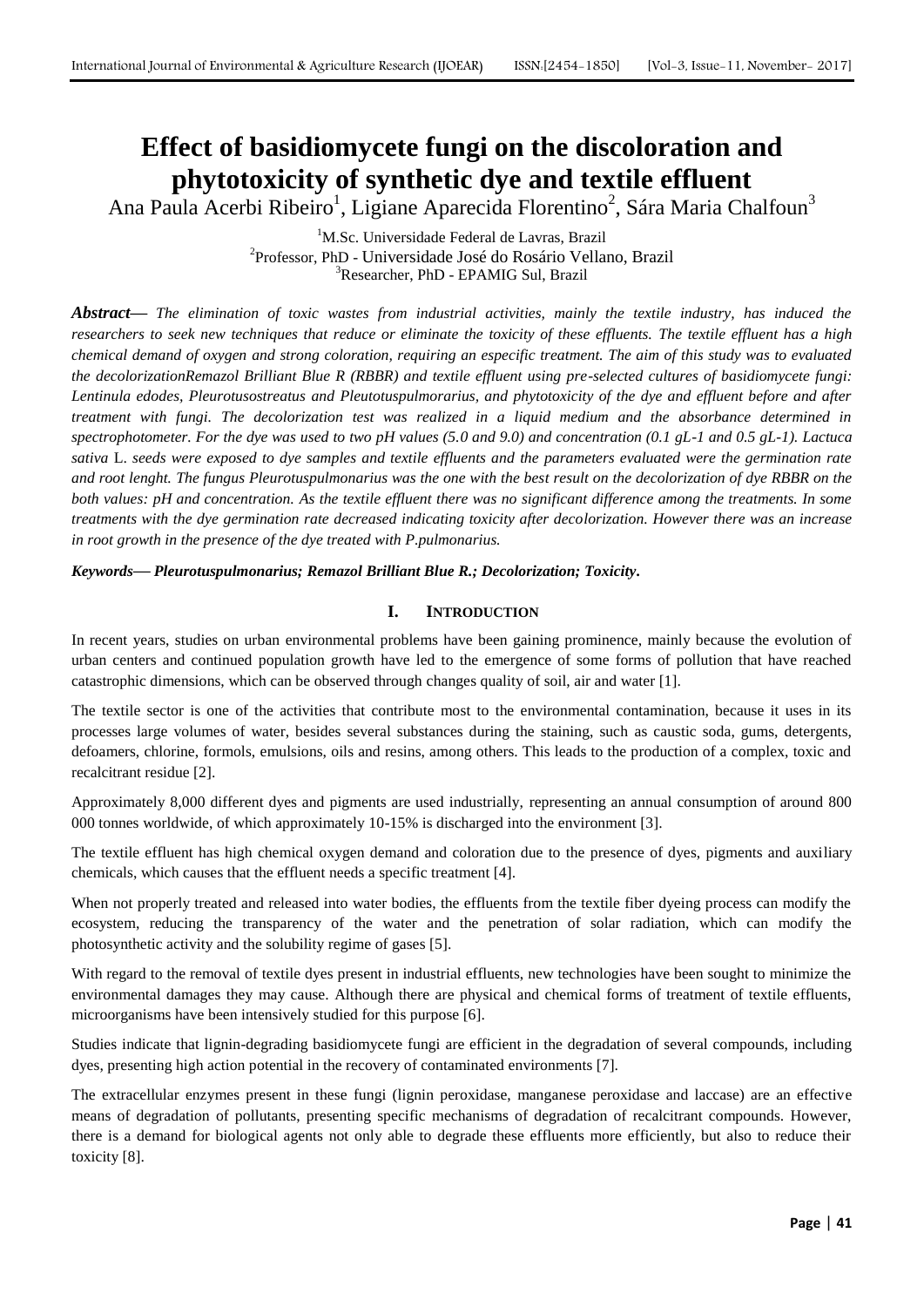It is in this context, from the constant search for alternative methods of treatment of effluents, that the need arises to study new fungal species that have degradation capacity of dyes and textile effluents, aiming at the optimization of traditional treatment processes.

The present work was carried out with the objective of evaluating the discoloration of Remazol Brilliant Blue R dye and textile effluent using pre-selected basidiomycete fungi cultures and verify the phytotoxicity of the dye and effluent before and after treatment with fungi, with *Lactuca sativa* L.

# **II. MATERIAL AND METHODS**

The dye used was the Remazol Brilliant Blue R , Sigma - Aldrich<sup>®</sup>, being an anthraquinone type dye. Its empirical formula is C22H16N2Na2O11S3 and its molecular weight, 626.54 g / mol.

The effluent was collected from the receiving tank of the effluent treatment plant (ETE) of the TrelConfecções Ltda. Textile industry, located in the city of Lavras, MG. The industry manufactures garments, and RBBR (Remazol Brilliant Blue R) textile dye is routinely used.

The sample was collected in previously sterilized flasks, totaling 1,000 mL, which were then taken to the Laboratory of Microbiology of the Agricultural Research Institute of Minas Gerais (EPAMIG), located at the Federal University of Lavras Campus in Lavras, MG. .

For the discoloration treatments with the RBBR textile dye and the textile effluent, basidiomycete fungi Lentinula edodes (INCQS - FIOCRUZ 40220), Pleurotusostreatus and Pleurotuspulmonarius were used. The first one was donated by the Oswaldo Cruz Foundation of Rio de Janeiro and the others by the Laboratory of Edible Mushrooms of the Federal University of Lavras.

The basidiomycetes fungi used were initially inoculated into Petri dishes with AM medium. After seven days of incubation at 25 ° C, three 5 mm diameter disks containing the fungal samples were removed from the colonies of each fungus under study and transferred to 250 mL Erlenmeyers containing 50 mL of malt extract (EM) 2 % supplemented with the RBBR dye [7].

Two concentrations of the dye (0.1 and 0.5 g L-1) and two pH values (5.0 and 9.0) were used. These values of pH and dye concentration were analyzed, since they are the most found in the treatment tanks of the effluent treatment plants (ETE) of the textile industries.

The flasks were incubated at 28 °C (mean treatment tank temperature) in the dark and under agitation of 150 rpm. After 15 days, aliquots of 5 ml of the supernatant were filtered in 0.45 μm membrane (Whatman PVDF) for spectrophotometric analysis (BEL PHOTONICS - SP 1105). The wavelength in which the dye had the highest absorbance was used. Each test presented as a control flasks containing 2% culture medium and dye, without the fungal sample. When necessary, dilutions of the samples were made. A standard curve was drawn from the initial solution  $(0.5 \text{ g L-1})$  of RBBR) and different dilutions in 2% MS with their respective absorbance at the same wavelength used to monitor the behavior of the dye.

Disks containing the fungi samples were transferred to flasks containing 50 mL of the untreated textile effluent, supplemented with 0.5% MS. The same wavelength used for the RBBR dye was used and, as a control, flasks only with the textile effluent, without the fungal sample.

Seeds of the same batch of lettuce (*Lactuca sativa* L.) cv. Summer Wonder (Topseed), purchased locally. The evaluated parameters were germination rate (TG) and root length (CR). The biological tests were performed according to Rodríguez et al. (2006), with modifications. The bioassays were conducted at room temperature for seven days, when observations and calculations of germination rate and root length were performed.

All experiments were performed in triplicate, both for the samples and for the controls. Data from all discoloration and phytotoxicity tests were submitted to analysis of variance (ANOVA) and the means were compared by the Scott-Knott test at 5% significance.

### **III. RESULTS AND DISCUSSION**

The discoloration capacity of RBBR dye and textile effluent was tested by the three fungi cultures, *Lentinula edodes, Pleurotusostreatus* and *Pleurotuspulmonarius*. The results, after 15 days of treatment with the RBBR dye in the different values of pH and concentration and with the textile effluent, can be seen in Figs. 1I, 1II and 1III.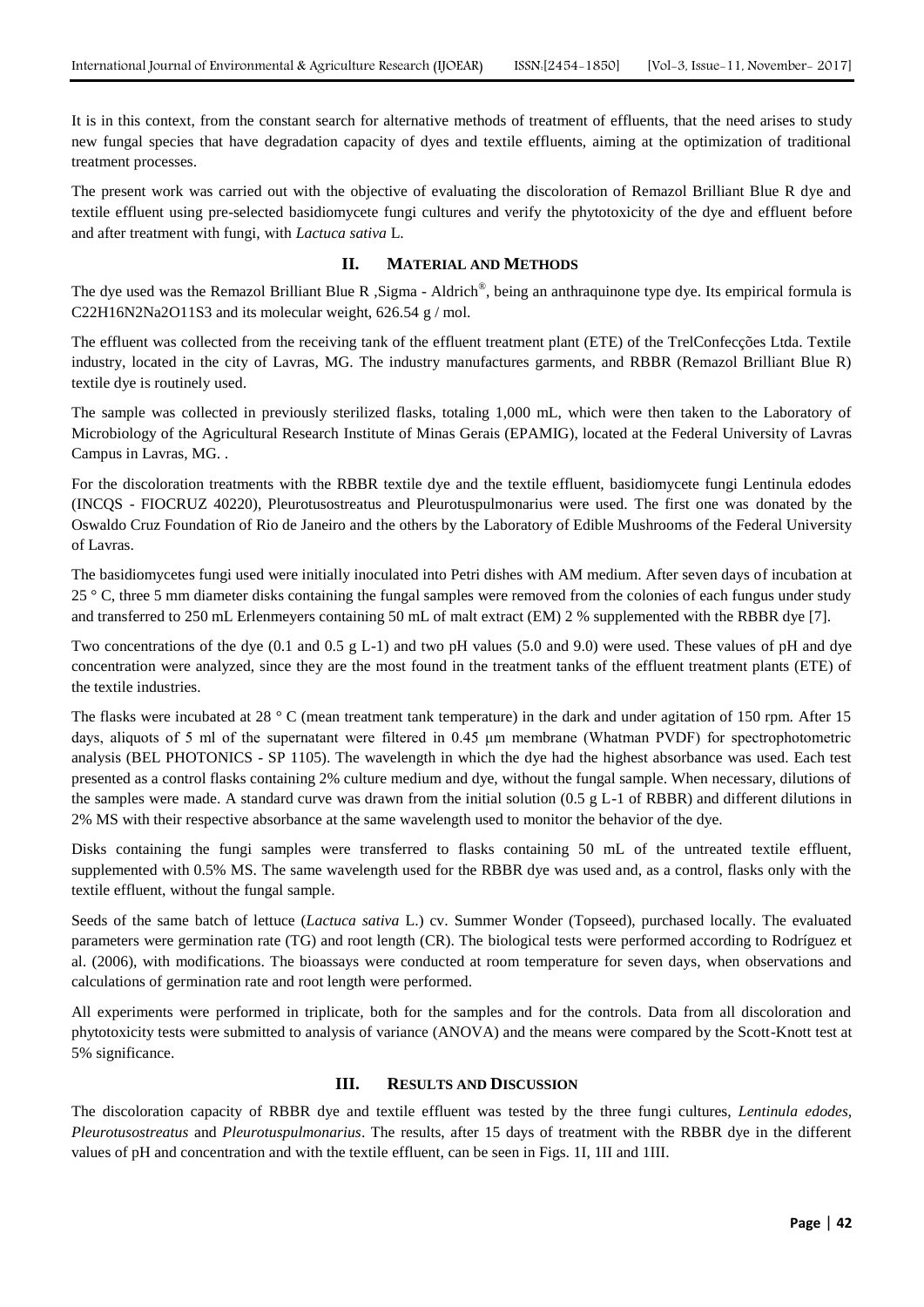*Lentinula edodes* showed better discoloration in the treatment with RBBR dye at pH 5.0 and 0.5 gL-1 (Fig.1I) and *Pleurotusostreatus fungus*, in treatments at pH 5.0 and 0.5 gL-1 and in pH 9.0 and 0.5 gL-1 (Fig.1 II). However, the fungus *Pleurotuspulmonarius* showed a significant difference for all treatments with the dye (Fig.1III ). Regarding the treatments with the textile effluent, there was no significant difference for any of the fungi tested.



**FIG. 1: Treatment with the fungi** *Lentinula edodes* **(I),** *Pleurotusostreatus* **(II) and** *Pleurotuspulmonarius* **(III). (A) RBBR dye at pH 5.0 and 0.1 gL-1; (B) RBBR dye at pH 9.0 and 0.1 gL-1; (C) RBBR dye at pH 5.0 and 0.5 gL-1; (D) RBBR dye at pH 9.0 and 0.5 gL-1; (E) textile effluent. In controls there was no presence of inoculum. CV = 56.45%. Means followed by the same letter do not differ by Scott-Knott test at 5% significance.**

Some treatments using pH 9.0 were efficient in dye discoloration, however, most discolored better at pH 5.0. [9] also performed discoloration experiments of the RBBR dye in order to evaluate the most appropriate pH. They used a pH range between 3.0 and 7.0, with the best discoloration results being those at pH in the range of 4.0 and 5.0.

The discoloration activity of the RBBR dye is an indicative method of a multienzyme system and may become a useful tool when used in biodegradation studies of xenobiotics, as well as indicate the physiological conditions of the basidiomycete fungus during the bioremediation process [10].

Considering that discoloration is not always an indication of successful detoxification, toxicity tests with the dye and with the textile effluent before and after discoloration were performed.

There was a variation in the germination rate (%) in the presence of the RBBR dye after treatment. In some treatments, this rate decreased, but in the majority, the germination rate remained the same as the control (96.67%) (Table 1).

In the presence of the untreated and treated textile effluent a decrease of this rate was observed when compared to that of the control. When untreated and treated textile effluents were compared, no change in germination rate was observed (Table 2).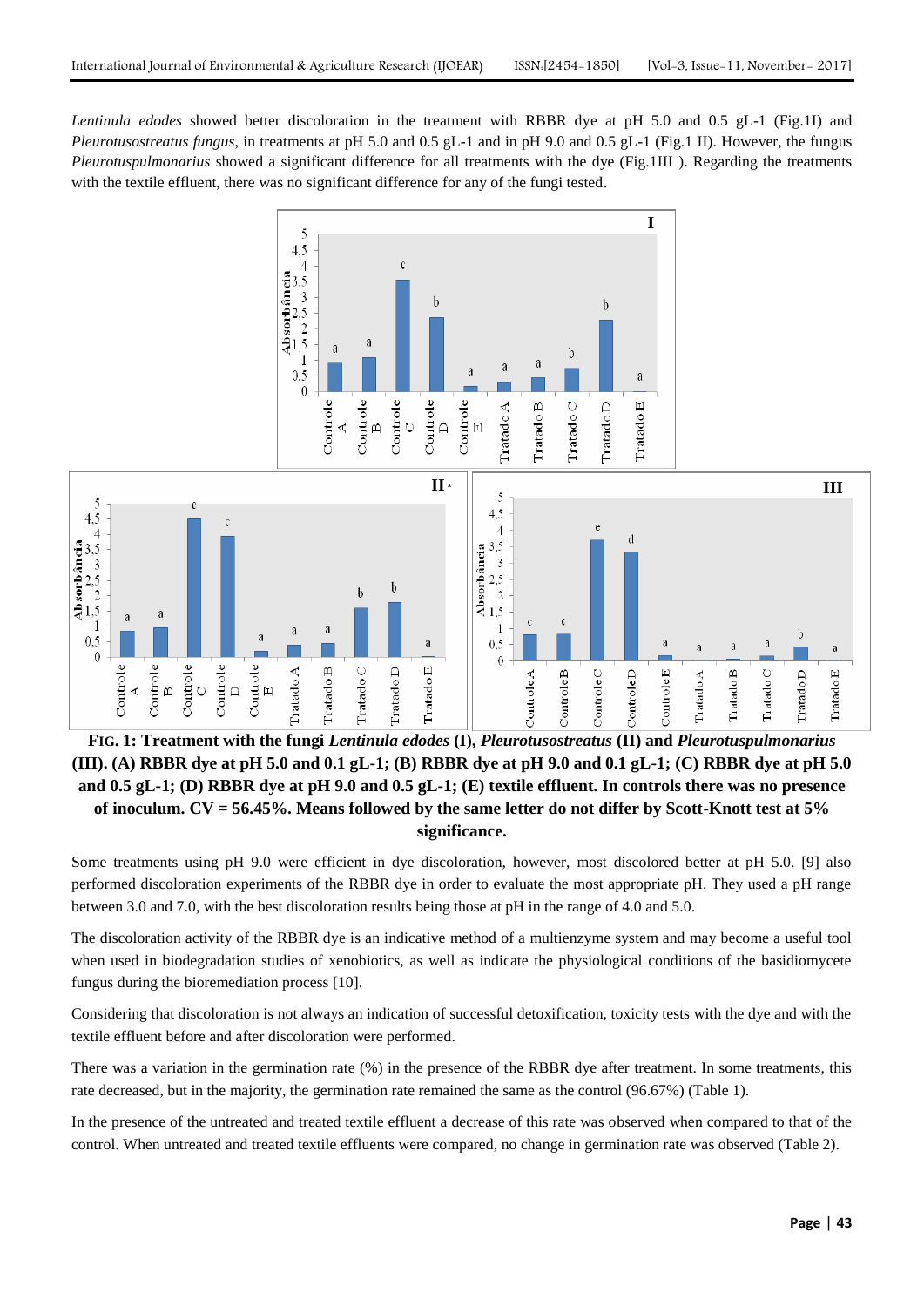| <b>RBBR TEXTILE DYE</b>                         |         |           |  |
|-------------------------------------------------|---------|-----------|--|
| <b>Treataments</b>                              | GR(%)   | $RL$ (cm) |  |
| Control                                         | 96,67 a | 3,92c     |  |
| RBBR 0,1gL-1 pH5,0                              | 90,00a  | 3,21d     |  |
| RBBR 0,1gL-1 pH9,0                              | 88,33 a | $2,63$ e  |  |
| RBBR 0,5gL-1 pH5,0                              | 96,67 a | 3,50d     |  |
| RBBR 0,5gL-1 pH9,0                              | 86,67 a | 2,83e     |  |
| RBBR 0,1gL-1 pH5,0 and (L. edodes)              | 78,33 b | 3,35d     |  |
| RBBR $0, 1$ gL-1 pH9,0 and ( <i>L. edodes</i> ) | 83,33 a | 3,29d     |  |
| RBBR 0,5gL-1 pH5,0 and (L. edodes)              | 81,67 a | 2,32e     |  |
| RBBR 0,5gL-1 pH9,0 and (L. edodes)              | 91,67 a | 3,23d     |  |
| RBBR 0,1gL-1 pH5,0 and (P. ostreatus)           | 85,00 a | 3,68c     |  |
| RBBR 0,1gL-1 pH9,0 and (P. ostreatus)           | 88,33 a | 3,70c     |  |
| RBBR 0,5gL-1 pH5,0 and (P. ostreatus)           | 91,67a  | 3,35d     |  |
| RBBR 0,5gL-1 pH9,0 and (P. ostreatus)           | 85,00 a | 4,07c     |  |
| RBBR 0,1gL-1 pH5,0 and (P. pulmonarius)         | 63,33 b | 3,97c     |  |
| RBBR 0,1gL-1 pH9,0 and (P. pulmonarius)         | 68,33 b | 3,92c     |  |
| RBBR 0,5gL-1 pH5,0 and (P. pulmonarius)         | 65,00 b | 4,09c     |  |
| RBBR 0,5gL-1 pH9,0 and (P. pulmonarius)         | 76,67 a | 3,97 c    |  |

**TABLE 1 COMPARISON OF GERMINATION RATE (%) AND ROOT LENGTH** (cm) **OF** *L. SATIVA* **L***.***, IN THE PRESENCE OF** 

*CV (germination rate) = 10,74%; CV (root length) = 8,07%. Means followed by the same letter in the columns do not differ by Scott-Knott's test at 5% significance.*

# **TABLE 2 COMPARISON OF GERMINATION RATE (%) AND ROOT LENGTH (cm) OF** *L. SATIVA* **L. IN THE PRESENCE OF TEXTILE EFFLUENT**

| <b>Treatments</b>                              | GR (%)             | $RL$ (cm)         |
|------------------------------------------------|--------------------|-------------------|
| Control                                        | 96.67a             | 3,92c             |
| Textile effluent not treated                   | 66.67 b            | 5,05a             |
| Textile effluent and (L. edodes)               | 75,00 b            | 4,99 a            |
| Textile effluent and ( <i>P. ostreatus</i> )   | 75.00 <sub>b</sub> | 4.46 <sub>b</sub> |
| Textile effluent and ( <i>P. pulmonarius</i> ) | 73.33 b            | 4,49 b            |

*CV (germination rate) = 10.74%; CV (root length) = 8.07%. Means followed by the same letter in the columns do not differ by Scott-Knott's test at 5% significance*

As shown in Table 1, in some treatments with the dye, after discoloration by fungi, there was a decrease in seed germination, which can be attributed to the production of intermediate metabolites more toxic than the original dye, which makes it necessary to perform of more studies [11].

When analyzed the growth of the root (cm), this presented a great variation between the different treatments. In the presence of untreated dye, a decrease in root growth was observed when compared to control (3.92 cm) for all pH and concentration values (Table 1).

All treatments with the dye treated by the fungus *Pleurotuspulmonarius* showed an increase in root growth when compared to the untreated dye, demonstrating a decrease in toxicity to this parameter after treatment. In their studies with decolorization and detoxification of industrial reactive dyes [12], they found a significant reduction of toxicity after biological treatment.

In the treatments in the presence of untreated and treated textile effluent there was also a root growth promoter effect when compared to the control (Table 2).

There was also a relationship between lower germination rate and root length in treatments with the textile effluent (Table 2). This may have occurred because of the characteristic of plants competing for light, water and nutrients, revealing constant competition. This competition contributes to the survival of the species and, therefore, some have developed defense mechanisms, by which, during their growth, they release products of the secondary metabolism, thus preventing the germination and development of other plants relatively nearby, a process called allelopathy [13].